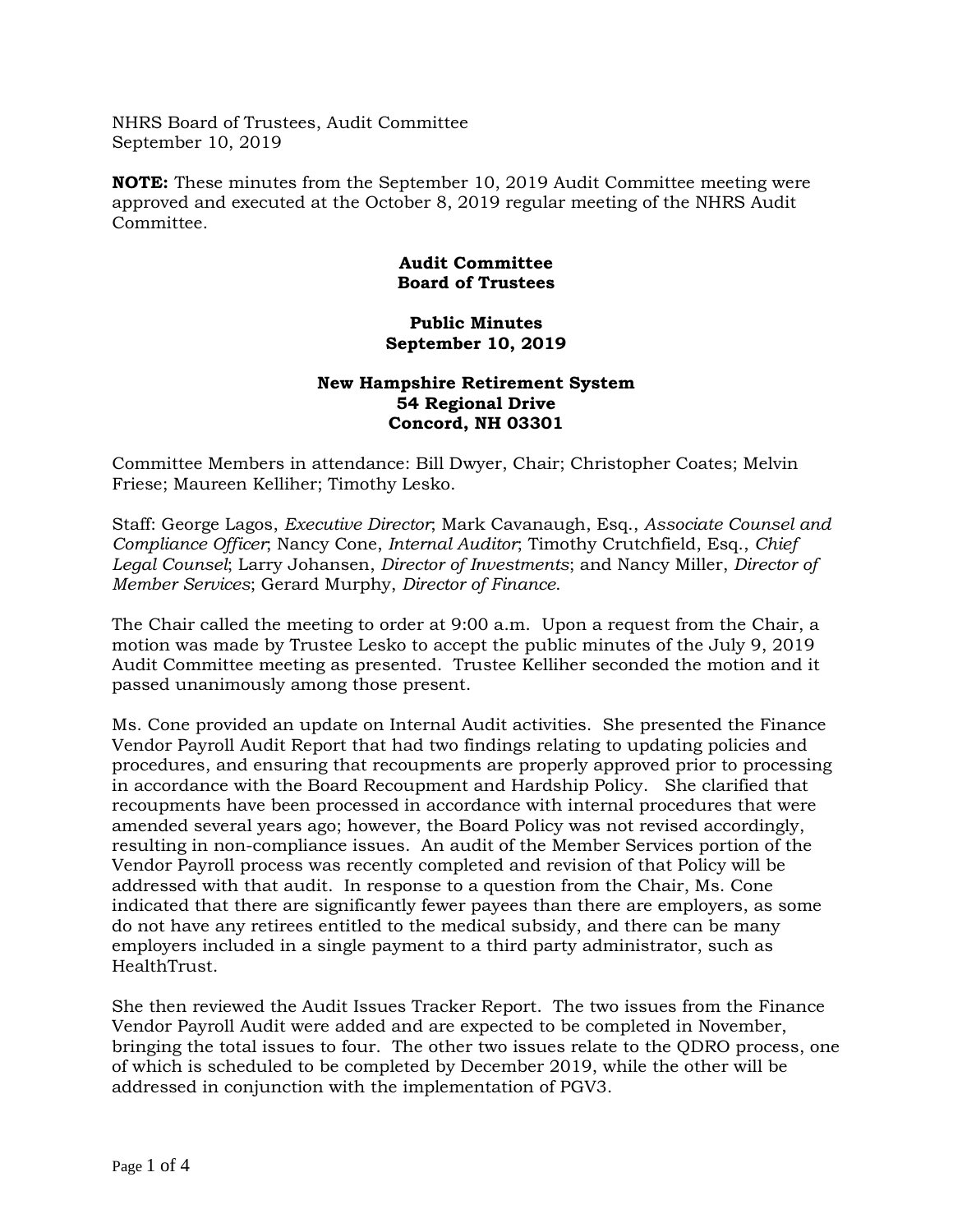A final review of the FY2019 Audit Plan indicates that five planned audits and three internal audit "consulting" items have been completed. Three consulting items are in process and will be carried over to FY2020, as they are long term. A review of the FY2020 Internal Audit Plan indicated that the FY2019 GASB 67 & 74 employer census data audits on behalf of Plante Moran are completed, while the Member Services Vendor Payroll Audit was completed after the report was produced.

Next, Ms. Cone provided an update on the Data Security Remediation project. Eightytwo percent of the high and medium priority items are completed, and sixty-six percent of the low priority items are completed. All thirteen of the medium priority items and fourteen of the twenty high priority items are completed. Of the remaining six high priority items, four are targeted to be completed by December 31, 2019, while two are long term, as they will be addressed in conjunction with the PGV3 conversion. Of the original thirty-five low priority items, twenty-three are completed and twelve remain outstanding, with five targeted to be completed in greater than ninety days and two requiring further discussion.

# *Trustee Friese entered the meeting at 9:10 a.m.*

Ms. Cone then discussed the status of Plante Moran's recommendations to strengthen internal controls or increase operating efficiencies. Of the original sixteen suggestions, fifteen are completed and the remaining item, relating to the administration of insurance premium deductions and medical subsidy benefits that NHRS administers on behalf of certain employers, was discussed with Plante Moran. NHRS is developing a response to clarify its approach.

Mr. Murphy then provided an update on the status of the FY2019 external audit. He discussed Plante Moran's activities during their pre-audit site visit in July for interim test work and indicated that it went very well. Finance continues to provide them information via a secure file transfer protocol and is moving closer to closing the books for FY2019. Plante Moran will be back on-site in October for approximately three weeks to perform their final audit testing. Mr. Murphy indicated that the audit process is moving along well and on track. The Chair indicated that the audit process went very well last year, considering that was the first year with Plante Moran, and that there now is a very solid foundation to build upon.

Mr. Murphy then discussed the possible modification of the allocation methodology for NHRS administration expenses between the Pension and OPEB Plans. Historically, these administrative expenses have been allocated in the CAFR based on the relative fund balances. In 2014, a reasonableness test was performed by analyzing salary and benefit costs for the insurance technician positions along with an estimate of other staff time spent on the OPEB Plans and comparing that amount with the allocation calculated under the fund balance method. This test indicated that the fund balance allocation method had generated a reasonable allocation of expense, on average, over a long period of time. However, a more recent reasonableness assessment indicates that this method may now be under-allocating expense to the OPEB plan due to the diminishing balance of that Plan and the increasing balance in the pension trust. Mr. Murphy indicated that staff is working with Plante Moran to evaluate whether there is a more reasonable method of allocating NHRS administrative expense to the OPEB Plan and will report to the Committee once a determination has been made.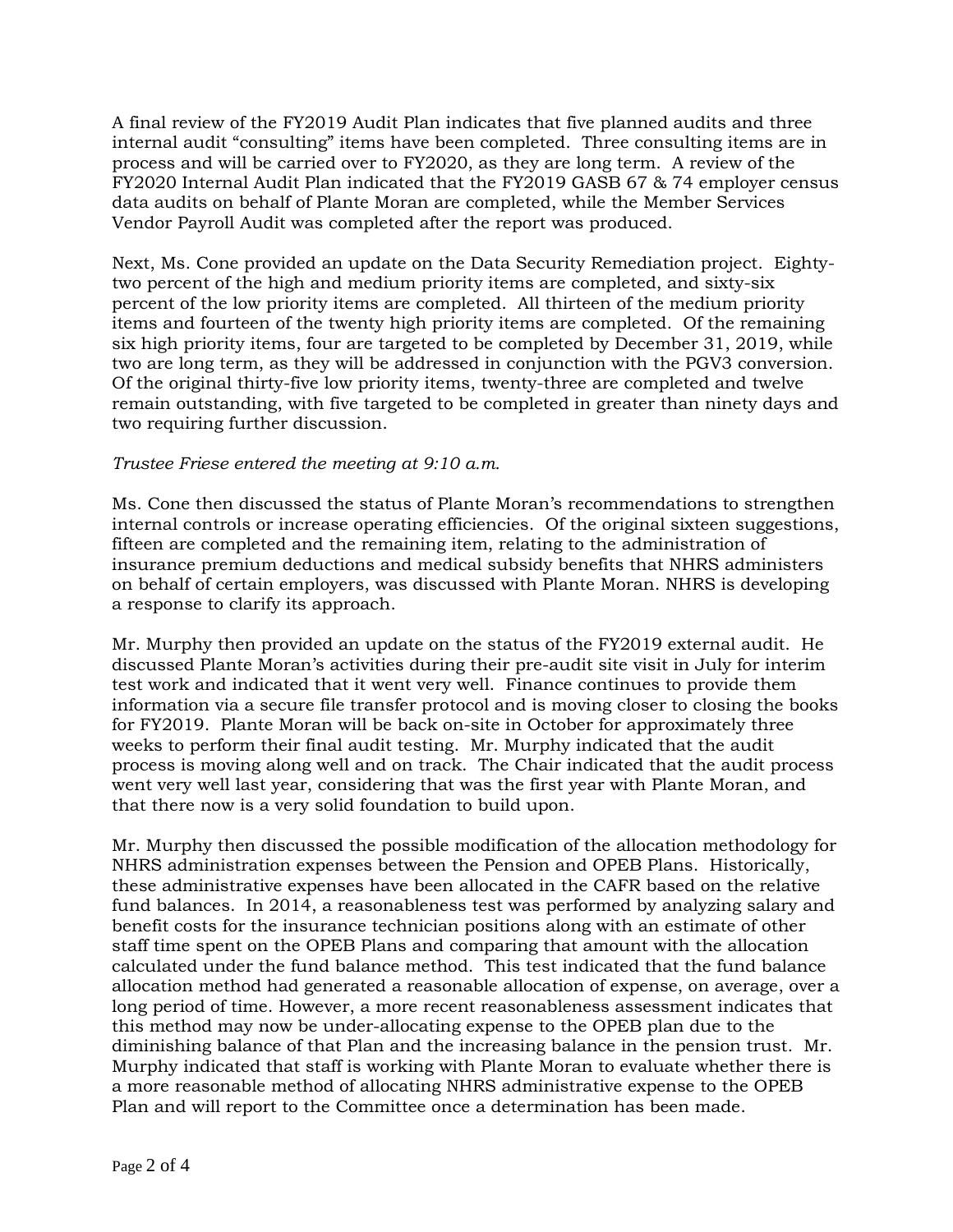#### *Trustee Coates entered the meeting at 9:20 a.m.*

Following Segal's recent actuarial audit of GRS, Mr. Murphy provided an update on two of their recommendations relating to the NRHS Actuarial Funding Policy. One recommendation related to the revision of RSA 100-A:16, II(e), allowing for a 20-year amortization of changes in the unfunded liability after June 30, 2017. This change was previously addressed by the Board at its September 2018 meeting by adoption of that amendment to the Policy. The other recommendation relates to having language in the Policy explicitly stating the "actuary shall meet the Qualification Standards of the American Academy of Actuaries". An amendment to the Policy reflecting this change are to be presented to the Audit Committee and Governance Committee today at their respective meetings and will then be presented to the Board at a subsequent meeting for adoption.

Upon request from the Chair, a motion was made by Trustee Lesko to recommend to the full Board that it accept the Actuarial Funding Policy as amended. Trustee Kelliher seconded the motion and it carried unanimously.

Mr. Murphy then reviewed the Actuarial Calendar that he had prepared for FY2019 and FY2020. His memo presents the framework for actuarial consulting services required by NHRS over the next two years, through June 2021, taking into consideration the impending December 31, 2020 expiration of the GRS contract. Staff is proposing the issuance of an RFP for Actuarial Consulting Services in the spring of 2020, for a contract effective January 1, 2021, and negotiating a limited extension of the existing GRS contract to perform any necessary legislation-related actuarial analysis for the 2021 legislative session. The Chair noted his appreciation for the forethought to ensure that required actuarial services are maintained during the potential transition to a new actuary. The Committee did not have any other comments.

The Chair presented the annual review of the Audit Committee Charter and the Audit Committee Policy. The Committee did not propose any revisions.

Mr. Murphy informed the Committee that the Trustees will be provided this morning with the draft RFP for Commercial Banking Services and monthly annuity payroll processing, as the current contract is expiring December 31, 2019. The RFP will be formally reviewed by the Governance Committee at its meeting today and is expected to be voted on by the full Board at the October 8, 2019 meeting. He asked the Committee to contact him if they have any questions.

The Chair noted that there did not appear to be any matters requiring a non-public session and the Committee members agreed.

No further business came before the Committee.

A motion to adjourn made by Trustee Kelliher and seconded by Trustee Lesko was carried unanimously.